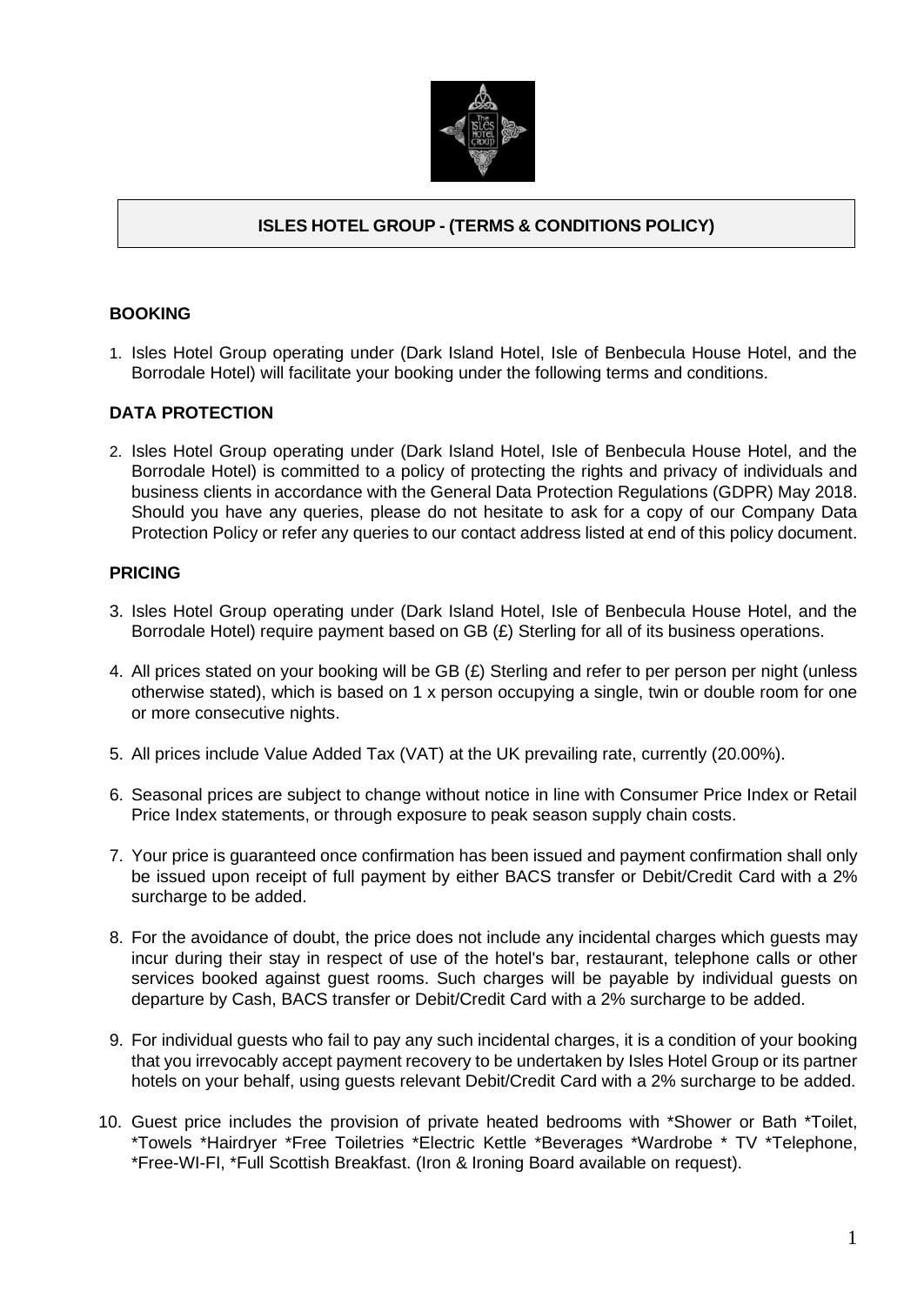## **PAYMENT**

- 11. Guests are required to guarantee their booking with a valid Debit/Credit Card as part of the booking confirmation reservation. Alternatively a Cash Deposit received at least 7 days before arrival will also secure a guest booking.
- 12. Guests making a booking within 7 days of arrival will be required to pay their booking in full. Unconfirmed guest bookings will be released without notice at 7 days prior to arrival day at no charge. For full information on cancellations, please see cancellations and amendments. For larger groups during peak season, full payment will be required in advance.

## **ARRIVAL PROCESS**

- 13. Isles Hotel Group operating under (Dark Island Hotel, Isle of Benbecula House Hotel, and the Borrodale Hotel) accept most major credit cards, including MasterCard & Visa. Alternatively, payment can be made by cheque supported by a current Guarantee card.
- 14. On arrival, guests will be asked to produce a valid debit or credit card for the hotel to validate booking. If guests intend to settle in cash, they will be asked for a deposit to cover the cost of the room with all extras incurred to be settled at point of sale by cash as such extras may not be charged to room account.
- 15. Check-In times will be 3pm unless prior arrangements have been made.

# **DEPARTURE PROCESSS**

- 16. Prior to departure all guests must settle their outstanding bill to avoid any extra surcharge resulting from a payment recovery process.
- 17. Check-Out times will be 10am unless prior arrangements have been made.

## **BUSINESS CREDIT ACCOUNTS**

- 18. Isles Hotel Group operating under (Dark Island Hotel, Isle of Benbecula House Hotel, and the Borrodale Hotel) will on request, issue a credit agreement to be signed by an authorised signatory for a Company/Group, which would require authorisation, signature and must be returned before acceptance can be confirmed. The booking and associated credit level will then be confirmed by Isles Hotel Group in writing.
- 19. Isles Hotel Group will only issue an invoice for payment if a valid credit agreement has been issued and is in force at invoice date. For the avoidance of doubt, the invoice date will be the day the guest or business/tour clients vacates the bedroom.
- 20. Isles Hotel Group will allow 7 days from the date of the invoice for any query regarding that invoice, after which Isles Hotel Group will assume that the contract has been completed to your satisfaction and all monies will become payable by the 30 Day point.
- 21. Invoices not settled after 60 Days will accrue interest at 5% per week.
- 22. Invoices that remain unpaid after 90 Day will be passed for legal action to recover outstanding monies together with all reasonable charges incurred by Isles Hotel Group as a result of payment delay.
- 23. Credit accounts which reach legal action stage will be suspended and any further payment bookings will only be possible on departure.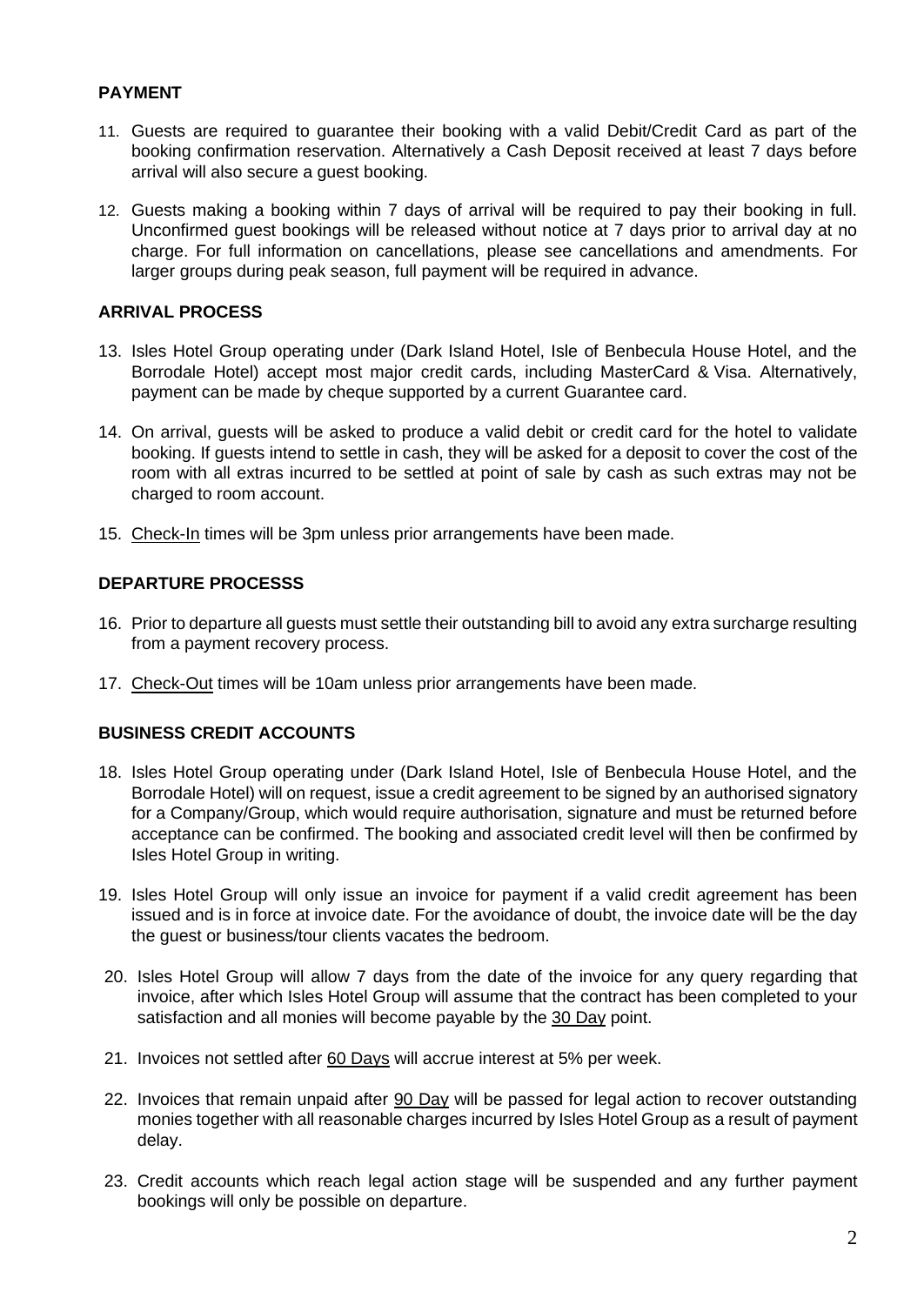## **PREFERRED RATES**

- 24. Isles Hotel Group operating under (Dark Island Hotel, Isle of Benbecula House Hotel, and the Borrodale Hotel) will from time to time, offer a range of preferred rates for customers.
- 25. Preferred rates apply based on a single person per night basis under a standard single room rate (unless otherwise contracted). This rate will be based on availability and competitive rate offers at that time. VFM/Budget Rate
- 26. Where 1 x person is presented for use of a double room then the higher rate for single occupancy will be applied. Double/Twin for Singe occupancy is a discounted rate higher than single occupancy but lower than Double/Twin Room occupancy for 2 x persons). This rate will be based on availability and competitive rate offers at that time. Double/Twin for Single Occupancy Rat*e*
- 27. Where 2 x persons are presented for use of a double/twin room then the full cost of per person, per night applies with a discounted price for 2 or 3 course dinner. This rate will be based on availability and competitive rate offers at that time. Double/Twin Occupancy + Dinner Rate

#### **ONLINE RATES & OFFERS**

- 28. Isles Hotel Group operating under (Dark Island Hotel, Isle of Benbecula House Hotel, and the Borrodale Hotel) will from time to time, post a range of offers with discounted prices online.
- 29. We reserve the right to correct any online booking rates resulting from an information technology error or for example, if a guest booking for a Single Occupancy results in Double or Twin occupancy situation at Check-In.

### **CANCELLATIONS & AMENDMENTS**

- 30. Isles Hotel Group operating under (Dark Island Hotel, Isle of Benbecula House Hotel, and the Borrodale Hotel) position on losses arising from cancellations or curtailment of confirmed bookings, (unless we are able to re-let the accommodation booked), is to seek the following cancellation charges:
	- For Non-Commercial or Company Businesses, if 48 hours-notice is not given for confirmed bookings, then the initial deposit or first night rate will be charged, whichever is the higher.
	- For Commercial or Company Businesses, 100% of Contract Value.
- 31. Isles Hotel Group recommends that individual guests take out holiday cancellation charges.

#### **GENERAL INFORMATION**

- 32. Information Accuracy Isles Hotel Group operating under (Dark Island Hotel, Isle of Benbecula House Hotel, and the Borrodale Hotel) will make every effort to ensure the accuracy of the information contained in our terms and conditions. We cannot accept responsibility for any errors or omissions and reserve the right to vary, amend, supplement or cancel information or offers featured at any time.
- 33. Force Majeure Isles Hotel Group operating under (Dark Island Hotel, Isle of Benbecula House Hotel, and the Borrodale Hotel) shall not be responsible for any loss or damage which you may suffer arising from events beyond its control or the control of its suppliers (including, without limitation, fire, failure of electrical, gas or other power supplies, strikes, industrial action, terrorist activity, technical problems with transport, illness of entertainers and bad weather), nor for any curtailment, cancellation or change to any accommodation, activity or itinerary or any other consequences which arise as a result of such events.